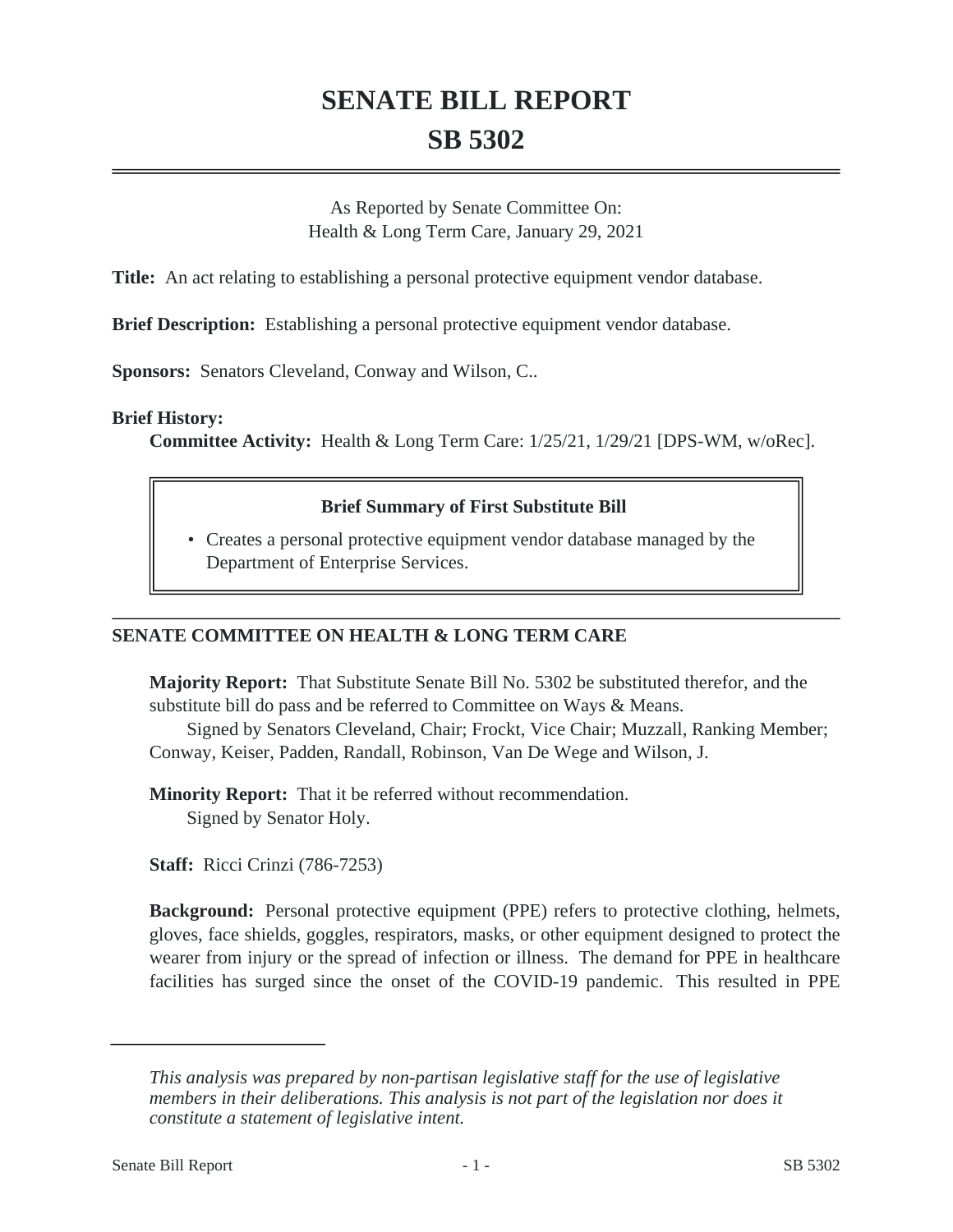shortages and price increases.

The Washington State Department of Enterprise Services (DES) responded to the need for PPE by creating an online list of PPE vendors who DES purchased PPE from. This is not an endorsement and provides information about who the vendor is and what type of PPE was purchased.

The U.S. Food & Drug Administration (FDA) approves all PPE that is intended to be used as a medical device. This includes, but is not limited to, surgical masks, N95 respirators, medical gloves, and gowns. A vendor who wishes to sell PPE devices regulated by the FDA must apply to the FDA and provide specific information about the device before approval is granted. The FDA maintains a list of approved PPE vendors online.

**Summary of Bill (First Substitute):** DES must develop a PPE database of vendors from which DES or other public entities in Washington State have purchased or contracted for PPE. Before a vendor is added to the PPE vendor database, DES must have either purchased PPE from the vendor or received documentation adequate to demonstrate the vendor sold such equipment to at least one other public entity in Washington State.

DES may check a vendor's state business license and FDA registrations, or any other source prior to including the vendor in the database. DES has the authority to approve or deny any request to be included in the database or to remove a vendor from the database.

DES may require vendors to notify the department with any information they deem necessary to ensure the information listed on the database remains accurate. At least once a quarter, DES must publish the PPE database listed by product type on a website accessible to the public, and make any necessary updates to the vendor list.

Inclusion in the database does not constitute an express or implied warranty, guarantee, or approval of any product or any vendor and neither the DES nor the state of Washington may be held liable by any person or entity for any purchase from any vendor included in the database or for the use of any product or the information included in the database.

# **EFFECT OF CHANGES MADE BY HEALTH & LONG TERM CARE COMMITTEE (First Substitute):**

- Requires DES to develop a PPE vendor database and list vendors that have sold PPE to DES or other public entities in Washington State.
- Allows DES to check a vendor's state business license and other registration sources before adding a vendor to the database.
- Requires DES to publish and update the public vendor database list at least once a quarter.
- Clarifies that inclusion on the database is not an endorsement by DES or the state of